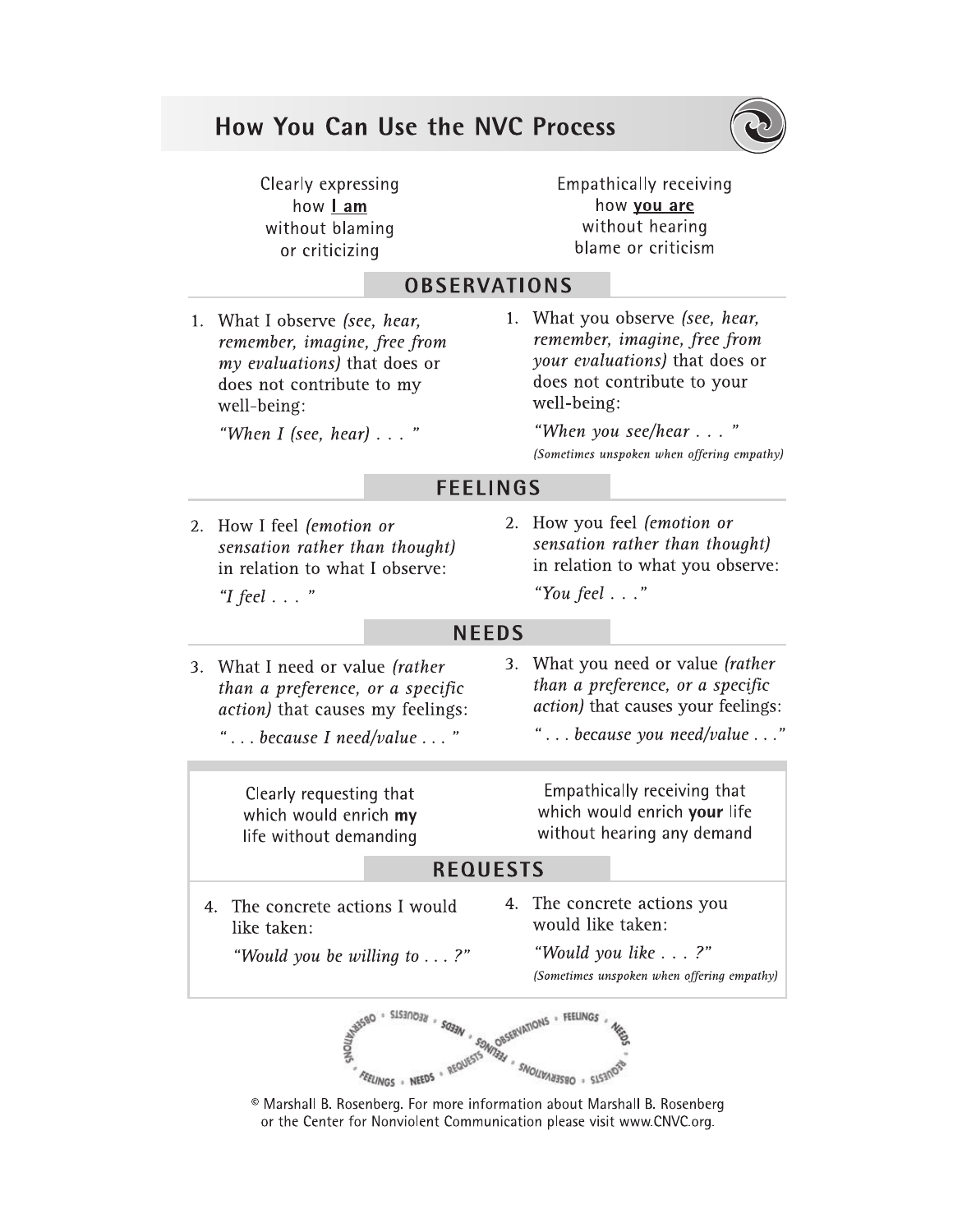# **Feelings Inventory How we are likely to feel when our needs ARE satisfied**

### **AFFECTIONATE**

compassionate friendly loving open hearted sympathetic tender warm

#### **CONFIDENT**

empowered open proud safe secure

# **ENGAGED**

absorbed alert curious engrossed enchanted entranced fascinated interested intrigued involved spellbound stimulated

## **INSPIRED**

amazed awed wonder **EXCITED** amazed animated ardent aroused astonished dazzled eager energetic enthusiastic giddy invigorated lively passionate surprised vibrant

## **EXHILARATED**

blissful ecstatic elated enthralled exuberant radiant rapturous thrilled

# **GRATEFUL**

appreciative moved thankful touched

# **HOPEFUL**

expectant encouraged optimistic

amused delighted glad happy jubilant pleased tickled **PEACEFUL** calm clear headed comfortable centered content equanimous fulfilled mellow quiet relaxed relieved satisfied serene still tranquil trusting

**JOYFUL**

# **REFRESHED**

enlivened rejuvenated renewed rested restored revived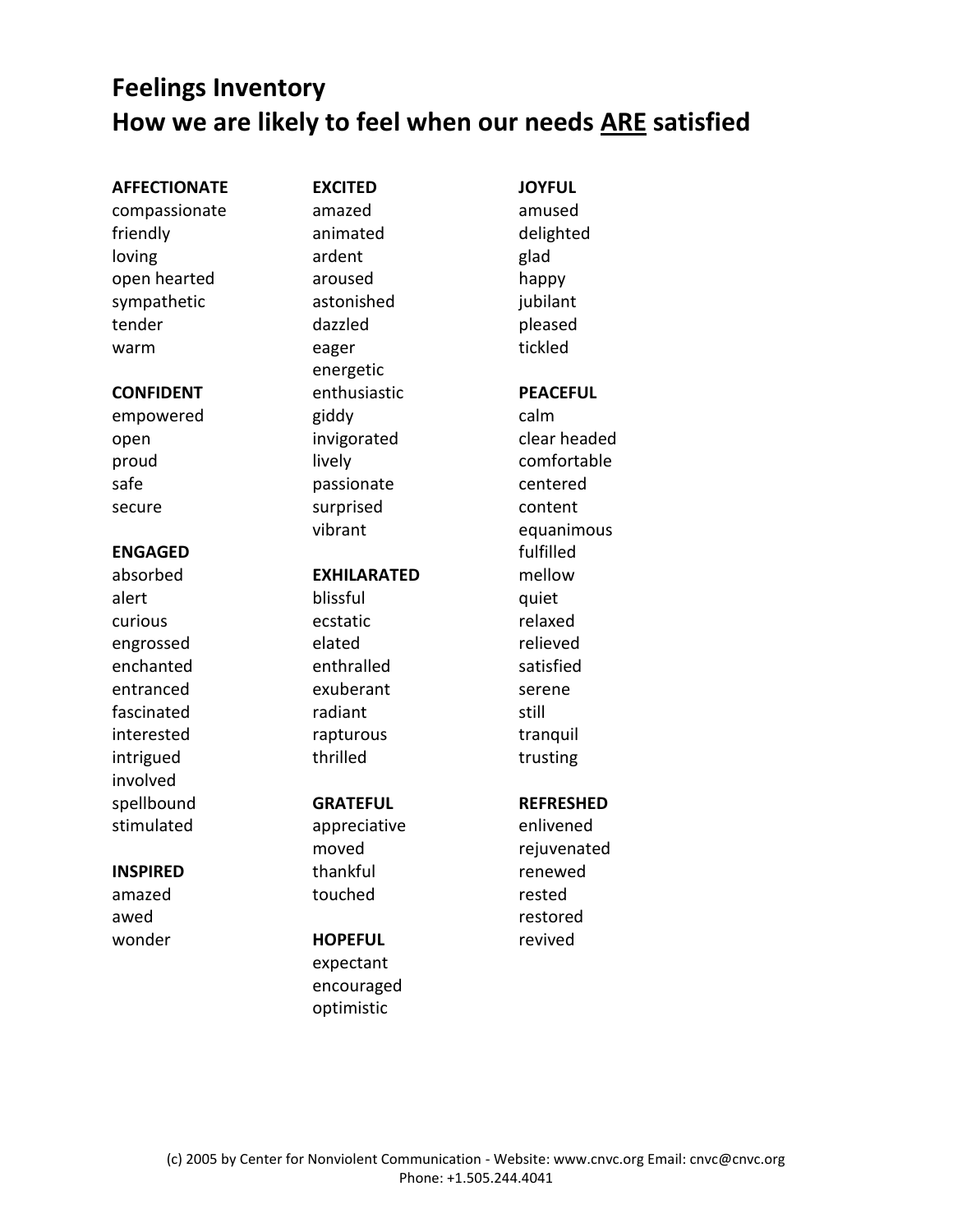# **Feelings Inventory How we are likely to feel when our needs are NOT satisfied**

#### **AFRAID**

apprehensive dread foreboding frightened mistrustful panicked petrified scared suspicious terrified wary worried

#### **ANNOYED**

aggravated dismayed disgruntled displeased exasperated frustrated impatient irritated irked

#### **ANGRY**

enraged furious incensed indignant irate livid outraged resentful

#### **AVERSION**

animosity appalled contempt disgusted dislike hate horrified hostile repulsed

# **CONFUSED** ambivalent baffled bewildered dazed hesitant lost mystified perplexed puzzled torn

## **DISCONNECTED**

alienated aloof apathetic bored cold detached distant distracted indifferent numb removed uninterested withdrawn

#### **DISQUIET**

agitated alarmed discombobulated disconcerted disturbed perturbed rattled restless shocked startled surprised troubled turbulent turmoil uncomfortable uneasy unnerved unsettled upset

#### **EMBARRASSED**

ashamed chagrined flustered guilty mortified self-conscious

#### **FATIGUE**

beat burnt out depleted exhausted lethargic listless sleepy tired weary worn out

#### **PAIN**

agony anguished bereaved devastated grief heartbroken hurt lonely miserable regretful remorseful

#### **YEARNING**

envious jealous longing nostalgic pining wistful

# depressed dejected despair despondent disappointed discouraged disheartened forlorn gloomy heavy hearted hopeless melancholy unhappy wretched **TENSE** anxious cranky distressed distraught edgy fidgety frazzled irritable jittery nervous overwhelmed restless

**SAD**

# **VULNERABLE**

stressed out

fragile guarded helpless insecure leery reserved sensitive shaky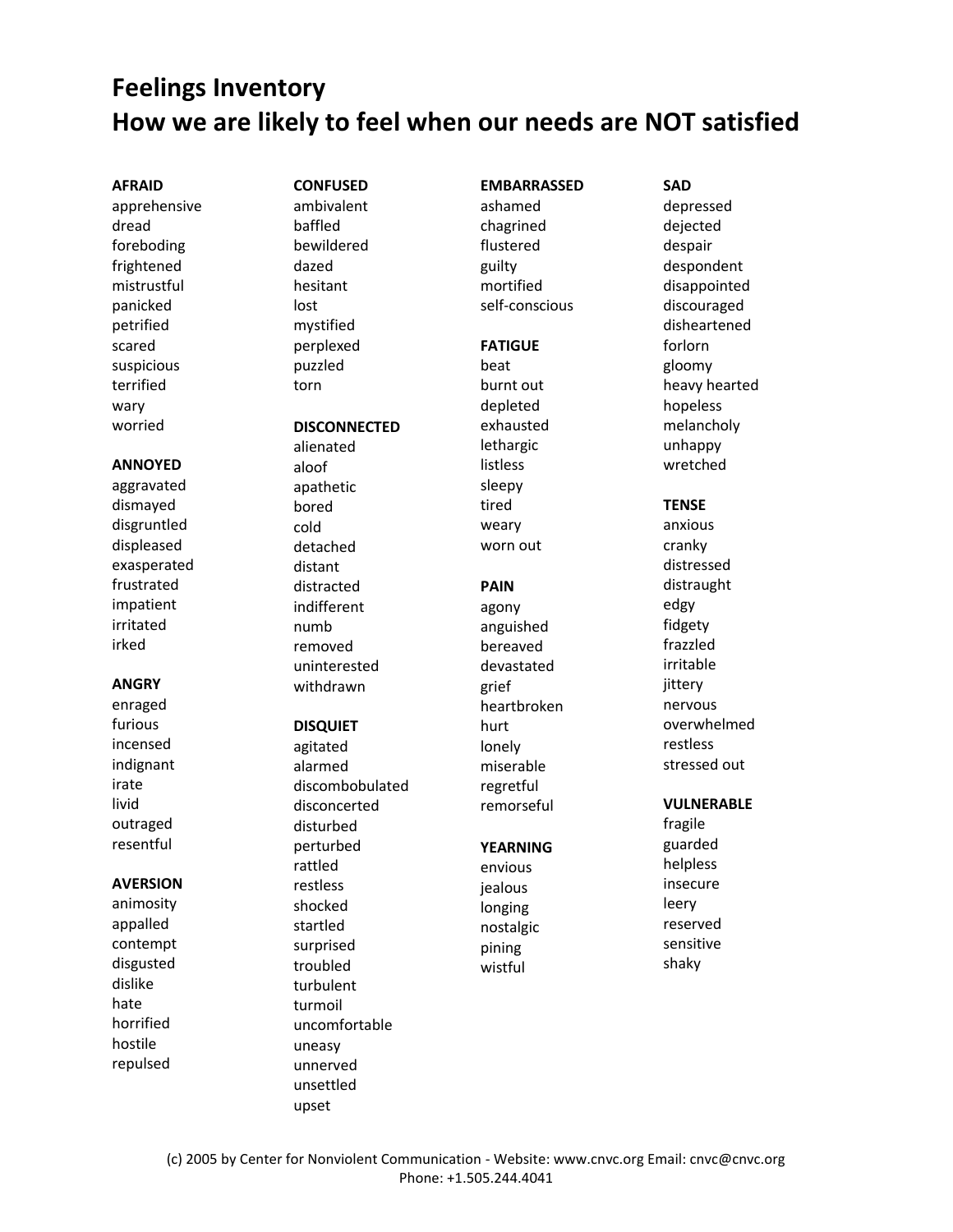# **Needs Inventory**

#### **CONNECTION**

acceptance affection appreciation belonging caring cooperation communication closeness community companionship compassion consideration consistency cooperation emotional safety empathy familiarity inclusion interdependence intimacy love mutuality nurturing partnership reciprocity respect/self-respect safety security self-acceptance self-worth sensitivity solidarity stability support to know and be known to see and be seen to understand and be understood trust warmth

# **PHYSICAL WELL-BEING**

air balance comfort food movement/exercise protection rest/sleep relaxation sexual expression safety shelter touch water

# **HONESTY**

authenticity integrity presence transparency

## **PLAY**

adventure fun joy humor laughter spontaneity

## **PEACE**

beauty communion ease equality equanimity harmony inspiration order tranquility

aliveness awareness awe celebration of life challenge clarity competence consciousness contribution creativity discovery efficacy effectiveness growth hope learning mourning mystery participation purpose self-expression stimulation to matter understanding wholeness wonder

**MEANING**

## **AUTONOMY**

choice confidence freedom independence privacy space